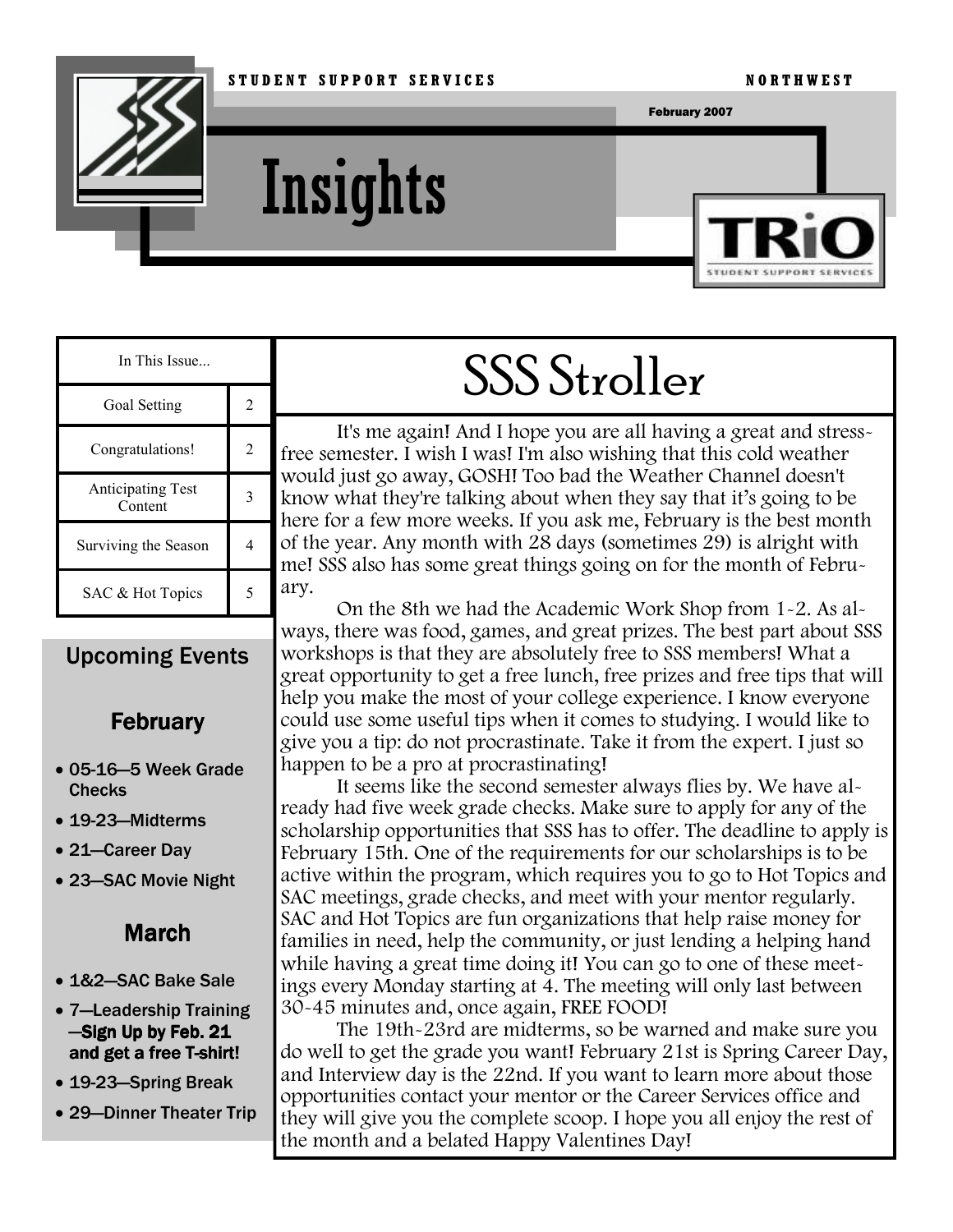

By Hannah Cole

#### "Do not anticipate trouble, or worry about what may never happen. Keep in the sunlight."  $-Benjamin$  Franklin

 Congratulations on making it through the first five weeks of the Spring 2007 semester! It's hard to believe that we've persevered through classes this long already! Were you, or are you still, expecting the worst from your classes? Are you belittling your abilities and anxiously waiting for your failures or faults to surface? If so, STOP!

 Please, take the time to stop anticipating the worst case and focus on what you've achieved successfully thus far. The semester is almost half over and there is no reason to spend the rest of it tormenting yourself by thinking that you will not make it. Keep your sight focused on the sunlight, the light at the end of the tunnel. You know what to do. Stop. Relax. Refocus. Choose to look at what you are capable of completing. Take the appropriate steps to overcome a possible failure by getting tutoring, extra study time, counseling, talking with instructors, meeting with your mentor, getting more sleep, taking better notes; the list goes on. If you spend the rest of the semester banking on the fact that there will be trouble, you're going to find trouble. If you take a moment to focus on the opportunities presented to help you succeed, I'm certain you will avoid trouble on your road to success. Don't forget about SSS, were here to help you!

 I hope that you can see the world through a 'glass half full' perspective. If not, learn to be more optimistic! You don't need a new year to make resolutions to change. I challenge any pessimistic person to become more positive. You can do it! Don't forget to seek the right tools out to assist you in triumphing. Enjoy the remainder of spring semester and make sure to work hard and keep making progress toward all those goals you've set for yourself. May the sun shine on you yesterday, today, and forever!

## Congratulations!

Annie Cafer and Tiffany Hunter won the monthly prize drawing for February. They took home some awesome snack baskets. Jessica McMillin, Kendra Hansen, Cindy Bell, & Tiffany LaSalle won door prizes at the Academic Workshop on February 8. Tiffany LaSalle also won a \$100 scholarship for next semester at the Academic Workshop!

Don't mi\$\$ all the opportunitie\$ for great pri\$e\$ from \$\$\$!

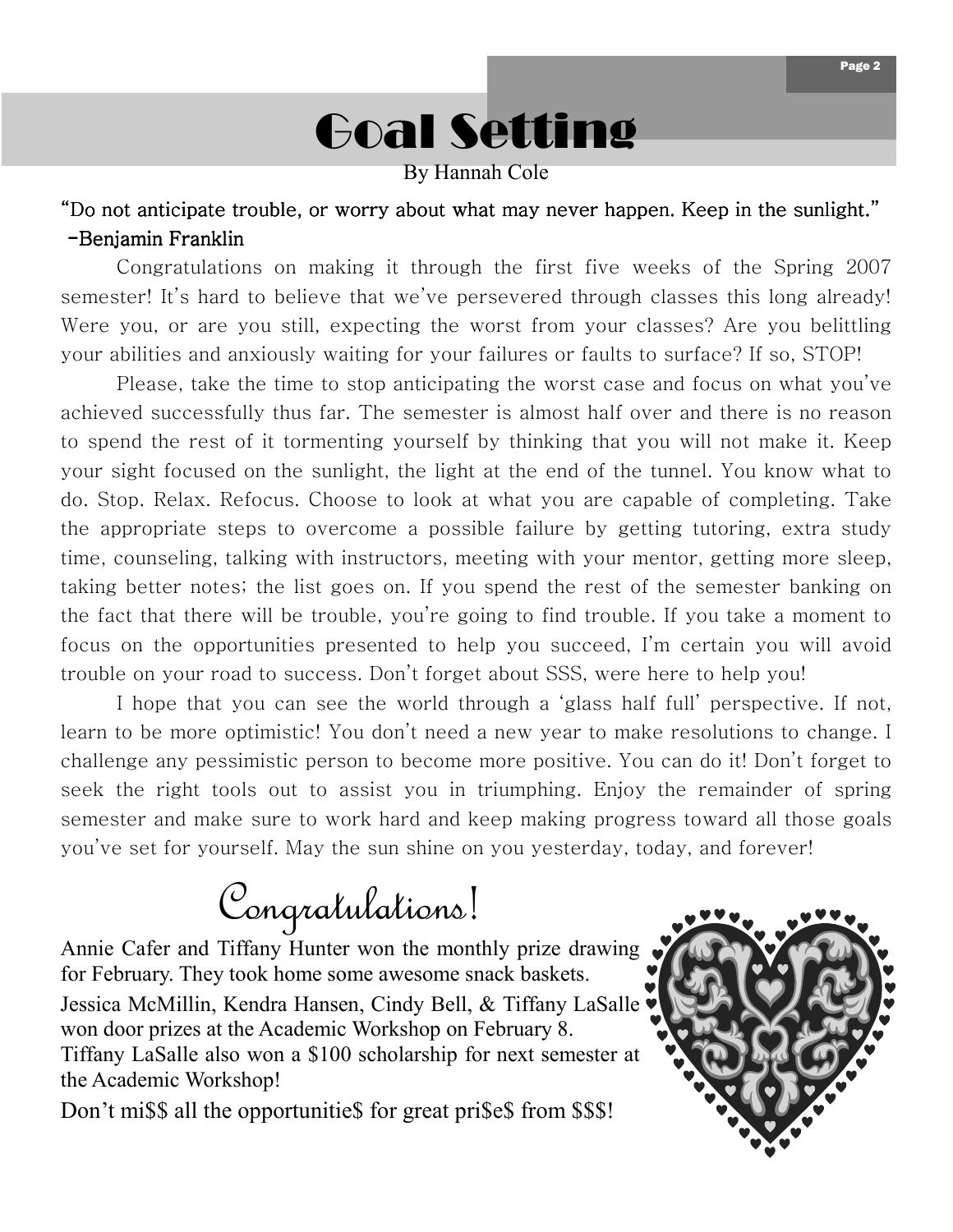### Anticipating Test Content By Sara Carlson

- Pay particular attention to any study guides that the instructor hands out in class before the exam, or even at the beginning of the course! For example: key points, particular chapters or parts of chapters, handouts, etc.
- Ask the instructor what to anticipate on the test if he/she does not volunteer the information
- Pay particular attention--just prior to the exam--to points the instructor brings up during class lectures
- Generate a list of possible questions you would ask if you were making the exam, then see if you can answer the questions
- Review previous tests graded by the instructor
- Confer with other students to predict what will be on the test
- Pay particular attention to clues that indicate an instructor might test for a particular idea, as when an instructor:
	- says something more than once
	- writes material on the board
	- <sup>ο</sup> pauses to review notes
	- <sup>ο</sup> asks questions of the class
	- <sup>ο</sup> says, "This will be on the test!"

Found at www.howtostudy.com

Including information adapted from On Becoming a Master Student by David B. Ellis and How to Study in College by Walter Pauk

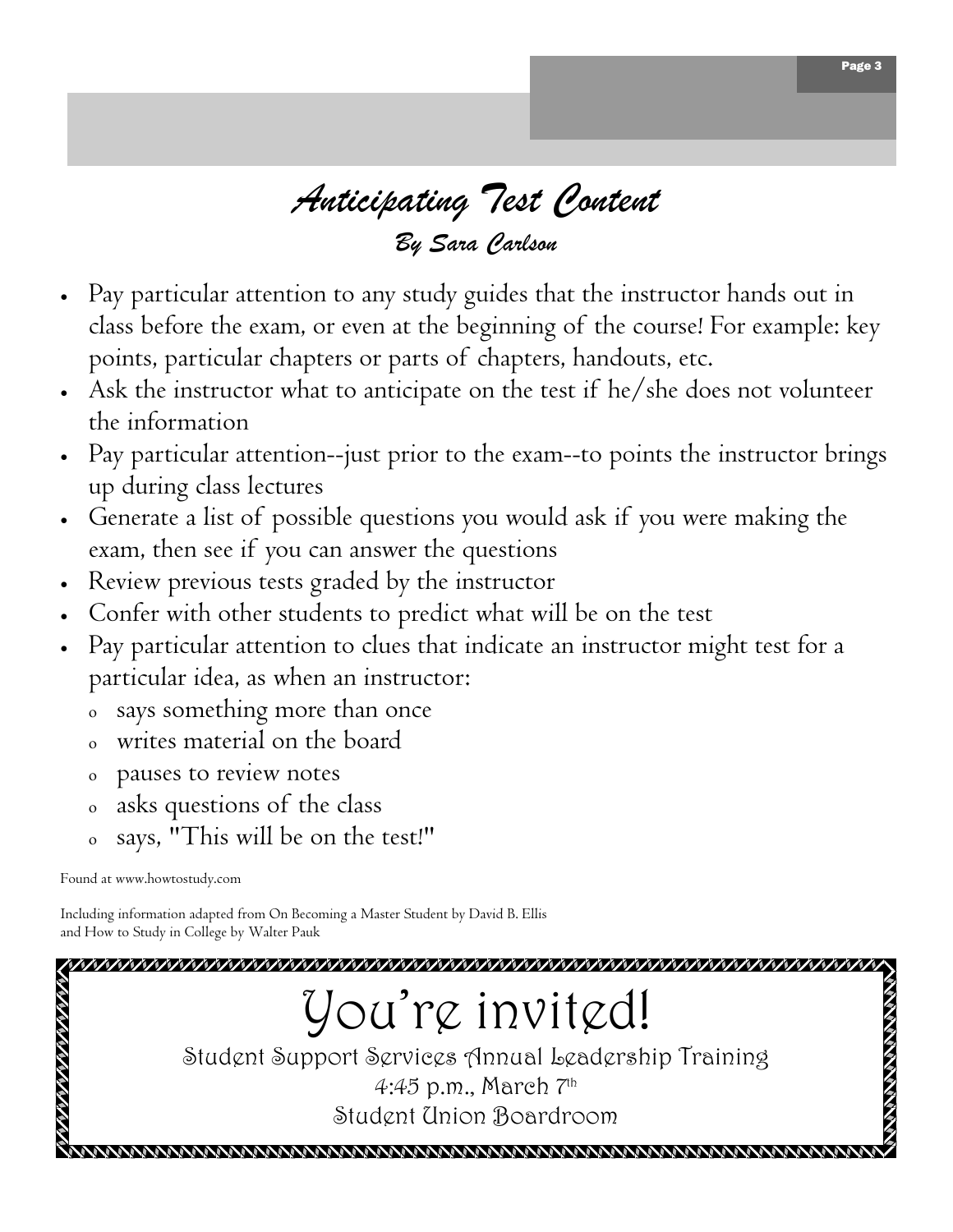### Surviving the Season

By Kate Madden Yee

Does your mood drop dramatically with the mercury? Here's how can you tell if it's a seasonal shift or something more serious.

### The Blahs

What is it? That constant urge to sigh when the days are cold and gray.

Who gets it? By the 73rd day of gray, frigid weather? Just about everyone.

What it feels like: You long for May flowers (or a vacation in Maui), but think you can live through February.

Duration: Until temps hit 50 degrees or until the last pile of dirty snow melts.

Effects: Claw marks on the walls from all the climbing.

Treatments: A weekend on the slopes, an afternoon making snowmen, cocoa.

### The Blues (depression)

What is it? A disorder marked by feelings of dejection, despair, and hopelessness.

Who gets it? Ten percent of Americans; women are more susceptible than men.

What it feels like: You feel discouraged, worthless, or irritable. You sleep too much or too little. Your sex drive dwindles.

Duration: From weeks to years, if left untreated. The start of spring doesn't help.

Effects: It can disrupt relationships, work habits, and decision-making.

Treatments: Psychotherapy and antidepressants; diet and exercise can help, too.

### SAD (Seasonal Affective Disorder)

What is it? A mood disorder that may be caused by the body's clock being out of sync with sleep and wake cycles. It can be triggered by winter's darker days.

Who gets it? Some 10 million Americans (particularly women). Also, people who live in climates with dramatic winter daylight shifts.

What it feels like: Depression. You may crave sugary or starchy foods (and subsequently gain weight). You feel relief as days lengthen.

Duration: It's cyclical, beginning around September and lifting in March or April.

Effects: Like depression, SAD can make you feel isolated and hamper your ability to function.

Treatments: Many depression treatments also work for people with SAD.

### Why so SAD?

These tips may help ease Seasonal Affective Disorder.

CREATE YOUR OWN SUN. Many SAD sufferers get extra "sun" by using a light panel for at least 30 minutes each morning.

EAT SMART. A small Harvard Medical School study found that drinking two specially formulated, high-carb drinks a day helped SAD sufferers, easing depression and curbing carb cravings. But other experts charge that sweets and starches make symptoms worse. Bottom line? Stick to a healthy diet.

GO OUTSIDE. Outdoor exercise gives you a shot of endorphins and a dose of daylight, which can lift your mood. "Taking a 20- to 30-minute walk outside can relieve symptoms," clinical psychologist Raymond Crowel says.

GET HELP. If your symptoms are severe or don't respond to light and exercise, consider seeing a therapist and taking antidepressants until daylight savings time.